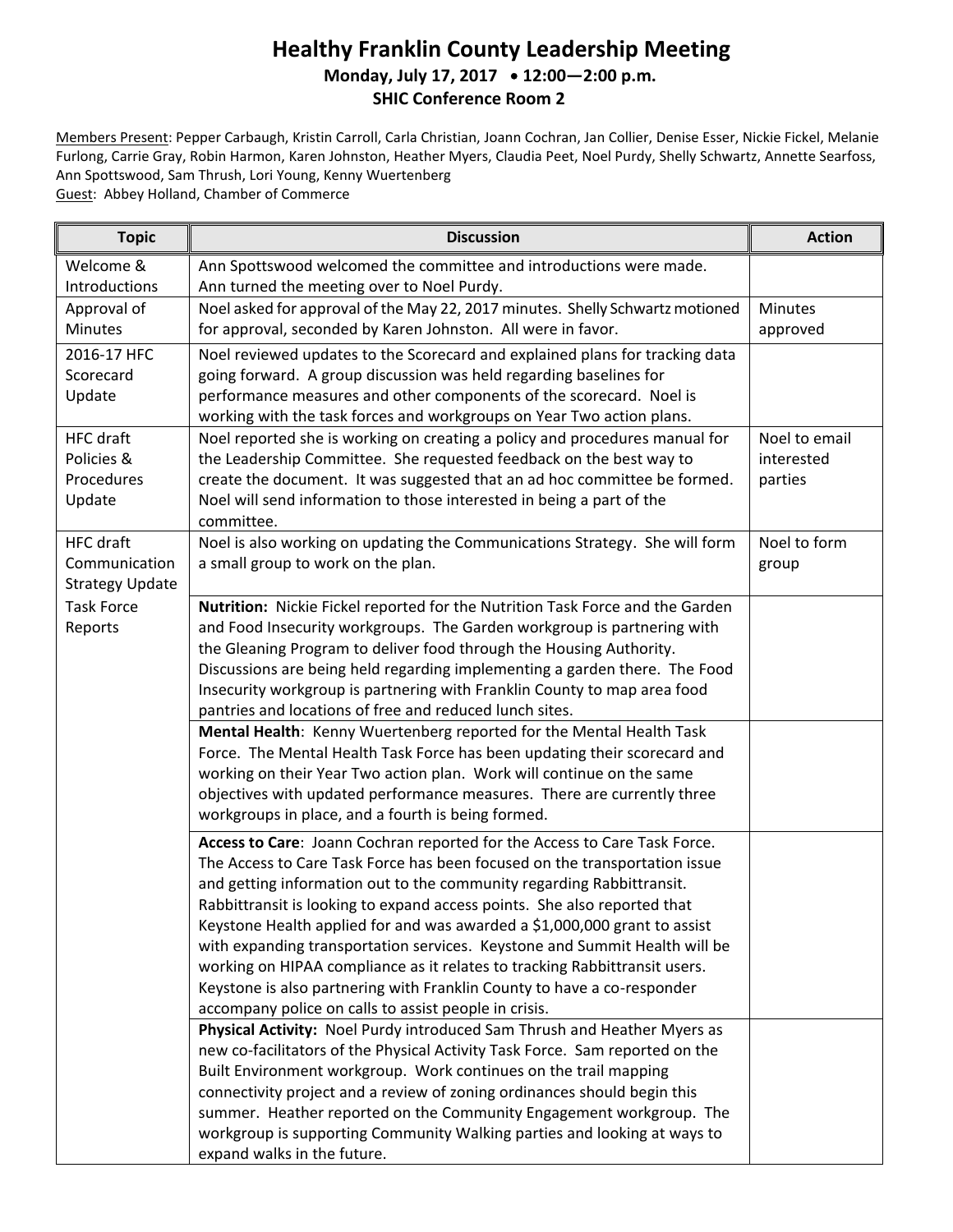## **Healthy Franklin County Leadership Meeting**

**Monday, July 17, 2017 12:00—2:00 p.m.**

**SHIC Conference Room 2**

| <b>Topic</b>        | <b>Discussion</b>                                                                                                                                       | <b>Action</b> |
|---------------------|---------------------------------------------------------------------------------------------------------------------------------------------------------|---------------|
| At the              | Ann Spottswood introduced the Serve and Return program from the Center                                                                                  |               |
| Intersection of     | on the Developing Child at Harvard University. She presented a video and                                                                                |               |
| Architecture        | distributed a handout containing information on brain architecture. The                                                                                 |               |
| and Health          | committee discussed possible ways to share the information.                                                                                             |               |
| Announcements       | <b>Partner Updates:</b>                                                                                                                                 |               |
| & Updates from      | • Head Start: Annette Searfoss reported on how Head Start uses the Serve                                                                                |               |
| <b>HFC Partners</b> | and Return program and stressed how important it is as mental health                                                                                    |               |
|                     | issues are very prevalent in the pre-k population in our community. She                                                                                 |               |
|                     | reported that since she started at Head Start a few months ago, she has                                                                                 |               |
|                     | been conducting a needs assessment to identify service gaps.                                                                                            |               |
|                     | • Practical Nursing Program: Jan Collier reported that the new nursing                                                                                  |               |
|                     | building is still in progress. The capital campaign is 50% funded.                                                                                      |               |
|                     | • CASD: Chris Carroll reported that the Director of Early Childhood                                                                                     |               |
|                     | Education position has been approved. Chris serves as President of the                                                                                  |               |
|                     | Homeless Matters organization and is working with Craig Newcomer on a                                                                                   |               |
|                     | grant for homelessness which would provide money for a security deposit                                                                                 |               |
|                     | and first month's rent. She reported that school starts in 4 weeks.                                                                                     |               |
|                     | Emotional support classrooms will be opening.                                                                                                           |               |
|                     | • Chambersburg YMCA: Carla Christian reported that the Chambersburg                                                                                     |               |
|                     | YMCA has been accepted into the Live Strong program, which is a cancer                                                                                  |               |
|                     | recovery program. The first class will begin in October. A new PreventT2<br>series is also underway. The Y is partnering with Praesidium to do a review |               |
|                     | of policies to identify and prevent child abuse.                                                                                                        |               |
|                     | • MHA: Kenny Wuertenberg reported that as of July 1, the Mental Health                                                                                  |               |
|                     | warm line expanded to 7 nights a week.                                                                                                                  |               |
|                     | • Keystone: JoAnne Cochran reported that Keystone is working with Leg-Up                                                                                |               |
|                     | Farms to provide supplemental services for occupational therapy, speech,                                                                                |               |
|                     | and language. The behavioral health program is being expanded to include                                                                                |               |
|                     | drug and alcohol. They are in the process of developing a new standalone                                                                                |               |
|                     | program.                                                                                                                                                |               |
|                     | • Franklin County: Carrie Gray reported that the Human Services Data                                                                                    |               |
|                     | Warehouse has about 50% of needed data. They are also working on                                                                                        |               |
|                     | updating the Prosperity Indicators Report. Sam Thrush reported that the                                                                                 |               |
|                     | County will be releasing the 2017 Tourism Quality of Life grant.                                                                                        |               |
|                     | Chambersburg Borough released the first draft of the Pedestrian and                                                                                     |               |
|                     | Bicycle Improvement Plan. Lori Young reported that Jennifer Hawbecker                                                                                   |               |
|                     | has been hired as the new Early Intervention Specialist for Franklin County.                                                                            |               |
|                     | The Intellectual Disability program is up for renewal. She also reported                                                                                |               |
|                     | that Pennsylvania has been designated as a National Community of<br>Practice state.                                                                     |               |
|                     | Greater Chambersburg Chamber Foundation: Robin Harmon reported<br>٠                                                                                     |               |
|                     | that the Chamber Foundation will be accepting community service project                                                                                 |               |
|                     | requests until July 30 for projects occurring from October through May.                                                                                 |               |
|                     | • Lutheran SpiriTrust: Melanie Furlong reported that Lutheran SpiriTrust                                                                                |               |
|                     | was involved in second annual Home Run Derby to fight drug addiction.                                                                                   |               |
|                     | The Derby raised \$5,000. Proceeds will be donated to HCP. The 37 <sup>th</sup>                                                                         |               |
|                     | Hospital Golf tournament will be held on August 14 and a Halloween                                                                                      |               |
|                     | Costume fundraiser for Over The Rainbow Children's Advocacy Center will                                                                                 |               |